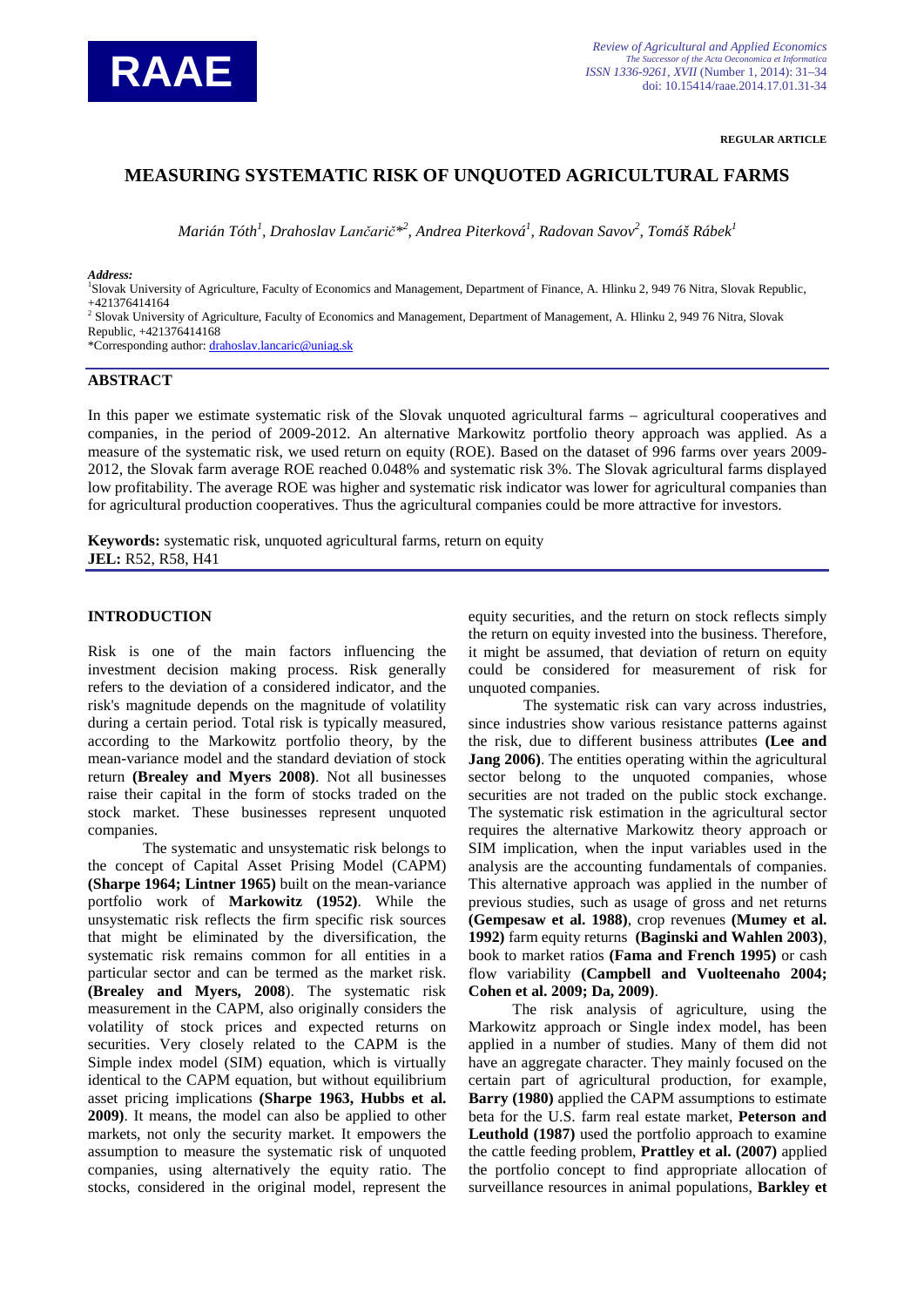**al. (2010)** estimated optimal crop diversification. A more aggregate perspective, when the systematic and nonsystematic risk of agriculture of a whole country is estimated, can be found as well. **Gempesaw et al. (1988)** applied the model to Delaware farm sector market portfolio, **Turvey and Driver (1987)** used SIM to study the systematic and non-systematic risk of the Canadian agriculture. **Libbin et al. (2004)** applied the Markowitz portfolio model directly to a series of representative New Mexico farms.

The most agricultural land in Slovakia is cultivated by the unquoted agricultural production cooperatives and the agricultural commercial companies (e.g. limited liability companies, joint stock companies). The main objective of the paper is to measure the systematic risk of these Slovak unquoted agricultural farms – cooperatives and companies, using the alternative Markowitz portfolio theory approach.

#### **DATA AND METHODS**

#### *Data*

Data from database of the Slovak Ministry of Agriculture and Rural Development (**IL MoARD, 2013**), over the period 2009-2012. The database consists of individual farm data, including balance sheets and income from financial statements. Data submission is obligatory for all agricultural. For our analysis, data were selected according to the farm legal form to subset of the agricultural production cooperatives (461) and the subset of the capital companies - Joint Stock Company (JSC) and Limited Liability Companies (Ltd.) (535). From the dataset data of the following farms were excluded:

- farms that started or quitted during the observed period 2009-2012,
- farms with negative equity (liabilities exceeding total assets),
- farms with return on equity (ROE) exceeding  $+/-$ 100% (average profit or loss exceeds equity) over the observed period.

We used then data of 996 farms, out of which there were 535 agricultural companies and 461 agricultural productive cooperatives.

#### *Methods*

We assumed, that the return of the investor is based on the profit of the company and the equity invested into the business. Therefore, we considered return on equity ROE (Eq. 1) to be equivalent to the return on stocks, generally used in the case of quoted companies.

$$
ROE_i = \frac{Earnings\,After\,Taxes}{Shareholders\,Equity}
$$
 (1)

Measuring of volatility of return in the Markowitz portfolio theory is based on the average return over the observed period for each investment. We calculated the average return on equity  $EROE$ <sub>i</sub> (Eq. 2) for each individual farm.

$$
EROE_t = \sum_{t=1}^{T} ROE_{it}. d_t
$$
 (2)

Where:

 $d_t$  – a weight of  $ROE_{it}$  over the observed period t; T=4.

The individual risk of each farm  $(\sigma_i)$  is calculated using the standard deviation.

$$
\sigma_i = \sqrt{\sum_{t=1}^{T} (ROE_{it} - EROE_i)^2 \cdot d_t}
$$
\n(3)

Where:

 $\sigma_i$  – standard deviation of the individual return on equity (individual farm risk),

 $ROE_{it}$  – individual return on equity,

 $EROE_i$  – average individual return on equity.

The portfolio (systematic) risk  $(\sigma_n)$  is determined by three variables:

 $w_i$  – weight of the individual investment in portfolio,

 $\sigma_i$  – standard deviation of the individual investment (individual risk),

 $\sigma_{ij}$  – covariance (relation between the ROE<sub>i</sub> and ROE<sub>i</sub>).

To take into account the market portfolio of all agriculture farms, the weight  $w_i$  of each farm is determined by farm market share, which is the share of the farm` s equity on the total equity of all farms.

The covariance represents the relationship between returns on equity of farms (Eq. 4) and then  $\Sigma$  is the covariance matrix (Eq. 5).

$$
\sigma_{ij} = \frac{1}{n} \sum_{i=1}^{n} (ROE_i - EROE_i)(ROE_j - EROE_j) \tag{4}
$$

$$
\Sigma = \begin{bmatrix} \sigma_{11} \sigma_{12} & \sigma_{13} & \dots & \sigma_{1k} \\ \sigma_{21} \sigma_{22} & \sigma_{23} & \dots & \sigma_{2k} \\ \sigma_{31} \sigma_{32} & \sigma_{33} & \dots & \sigma_{3k} \\ \dots & \dots & \dots & \dots \\ \sigma_{k1} \sigma_{k2} & \sigma_{k3} & \dots & \sigma_{kk} \end{bmatrix}
$$
 (5)

Portfolio risk is given by Eq. 6.

$$
\sigma_p = \sqrt{\sum_{i=1}^n w_i^2 \cdot \sigma_i^2 + \sum_{i=1}^n \sum_{\substack{j=1 \ j \neq i}}^n w_i \cdot w_j \cdot \sigma_{ij}}
$$
(6)

Where:

 $w_i$  – an individual weight of i-farm (farm's equity) in a portfolio (total equity of all farms); n – total number of farms.

The expected return on equity of portfolio is estimated by the multiplication of individual weights of portfolio  $(w)$  and corresponding individual expected returns on equity (the sum of multiplication of each farm´s expected ROE and its share in the market portfolio).

$$
EROE_p = \sum_{i=1}^n EROE_i. w_i \tag{7}
$$

Where:

 $EROE_n$  – expected portfolio return on equity,

 $EROE<sub>i</sub>$  – the average return on equity of individual farm.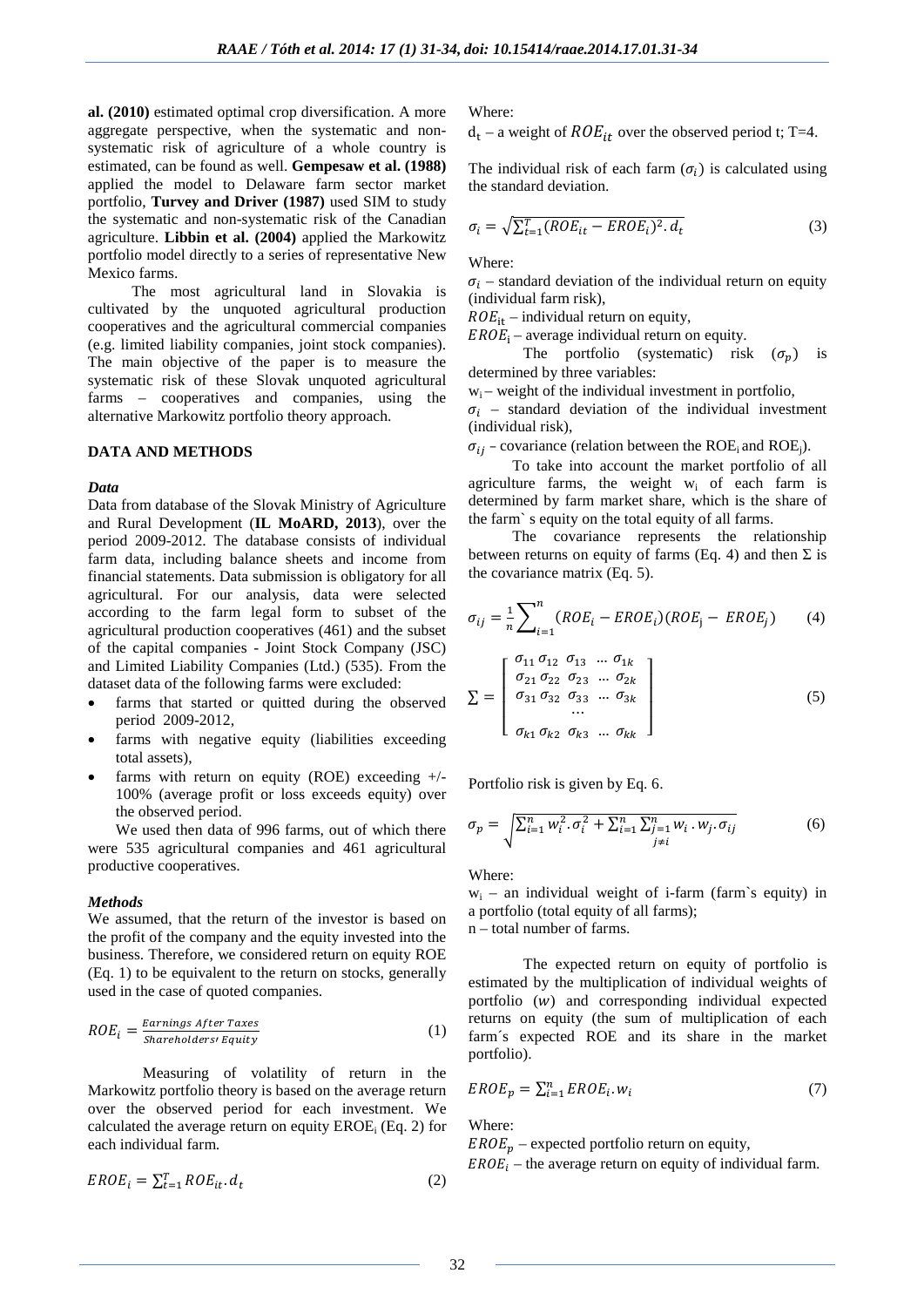### **RESULTS AND DISCUSSION**

The average acreage of cooperatives in the sample was 1429 hectares of the utilised agricultural area (UAA), while the average UAA of agricultural companies was 1102 hectares (Table 1). The equity per hectare of both, agricultural cooperatives and companies displayed high variance, over 130% and 981% correspondingly. An explanation of this considerable difference could follow from prevailing specialisation of commercial companies on capital intensive production.

While the median equity of cooperatives was almost twice the median equity of agricultural companies, the average equity of companies exceeded those of cooperatives by twice. It was easier to achieve positive return on equity (ROE) rates for agricultural companies (Table 1).

Out of 535 agricultural farms in the sample, the majority of them (393) made profit and their return on equity was positive over 2009-2012. Only 26.5% of them (142) generated loss. The cooperatives on average generated losses every year, except for 2011. Only 38% of cooperatives (175) were profitable during 2009-2012. The average ROE of agricultural companies was positive and significantly higher than was the average ROE of cooperatives over the observed period.

The calculated systematic risk in the Slovak agricultural farms by legal form over the period 2009 – 2012 was 3%. The average return (measured as ROE) in the Slovak agriculture over the period 2009 – 2012 was 0.048%, which shows that the profitability of agricultural sector was low. The average risk of the agricultural companies was lower than calculated systematic risk (Table 2). To higher overall average risk contributed particularly cooperatives, with significantly higher risk than those of companies.

The average return on investment to the Slovak agricultural companies would reach 3% with 2.4% risk, which means, that return would vary from 0.6 % to 5.4% and would be positive. Cooperatives would generate loss of 1.9% of equity, with higher risk (3.5%) than those of agricultural companies. The return on investment to the cooperatives would vary from -5.4% to 1.6%. Agricultural companies are considered to be more efficient, they display higher profitability compared to cooperatives. It can be partially explained by high number of co-owners of the cooperatives, reaching approx. 9 per 100 ha of agricultural land in 2012, compare to 1.2 per 100 ha in agricultural companies.

In addition, there were significant differences in diversifiable farm risk values (Table 2). The diversifiable farm risk reached 11.3% (difference between the average total risk of a farm and the systematic risk), but the overall farm risk, including the impact of correlation, decreased to 3%.

The average cooperative risk was lower than the average farm risk. Agricultural company risk variability was higher than variability of the cooperative risk, although the cooperative portfolio risk was higher. This can be explained by higher variability of the agricultural company average equity per hectare (Table 1).

**Table 1** Selected Indicators of the Slovak agricultural  $f_{\text{orms}}$  (2000-2012)

| $\mu$ and $(2002, 2012)$         |                   |         |         |       |         |         |  |  |
|----------------------------------|-------------------|---------|---------|-------|---------|---------|--|--|
| Legal Form                       | <b>Statistics</b> | 2009    | 2010    | 2011  | 2012    | Average |  |  |
| <b>Acreage in hectares</b>       |                   |         |         |       |         |         |  |  |
| cooperatives                     | Mean              | 1439    | 1434    | 1427  | 1415    | 1429    |  |  |
|                                  | Median            | 1175    | 1178    | 1170  | 1174    | 1174    |  |  |
|                                  | St. Dev.          | 997     | 1001    | 1000  | 983     | 995     |  |  |
|                                  | CV                | 0.69    | 0.70    | 0.70  | 0.69    | 0.70    |  |  |
| companies                        | Mean              | 1104    | 1104    | 1102  | 1097    | 1102    |  |  |
|                                  | Median            | 744     | 728     | 755   | 763     | 747     |  |  |
|                                  | St. Dev.          | 1129    | 1127    | 1108  | 1100    | 1116    |  |  |
|                                  | CV                | 1.02    | 1.02    | 1.01  | 1.00    | 1.01    |  |  |
| <b>Equity per hectare in EUR</b> |                   |         |         |       |         |         |  |  |
| cooperatives                     | Mean              | 1495    | 1479    | 1490  | 1478    | 1486    |  |  |
|                                  | Median            | 1195    | 1177    | 1226  | 1196    | 1198    |  |  |
|                                  | St. Dev.          | 1967    | 1974    | 1874  | 1885    | 1925    |  |  |
|                                  | CV                | 1.32    | 1.33    | 1.26  | 1.27    | 1.30    |  |  |
| companies                        | Mean              | 3080    | 3071    | 2929  | 3159    | 3060    |  |  |
|                                  | Median            | 466     | 483     | 521   | 550     | 505     |  |  |
|                                  | St. Dev.          | 29958   | 30524   | 27790 | 31840   | 30028   |  |  |
|                                  | <b>CV</b>         | 9.73    | 9.94    | 9.49  | 10.08   | 9.81    |  |  |
| <b>ROE</b>                       |                   |         |         |       |         |         |  |  |
| cooperatives                     | Mean              | $-0.12$ | $-0.03$ | 0.02  | $-0.02$ | $-0.04$ |  |  |
|                                  | Median            | $-0.04$ | 0.00    | 0.02  | 0.01    | 0.00    |  |  |
|                                  | St. Dev.          | 0.27    | 0.24    | 0.21  | 0.29    | 0.25    |  |  |
| companies                        | Mean              | 0.01    | 0.05    | 0.11  | 0.08    | 0.06    |  |  |
|                                  | Median            | 0.03    | 0.04    | 0.05  | 0.05    | 0.04    |  |  |
|                                  | St. Dev.          | 0.40    | 0.37    | 0.24  | 0.33    | 0.34    |  |  |

Source: own calculation based on data from the Information Letters of the MoARD SR (2013).

**Table 2** The Slovak agricultural farms' systematic risk  $(2000.2012)$ 

|                  | $1 - 00 - 101$ |                   |                       |                   |  |  |  |  |  |
|------------------|----------------|-------------------|-----------------------|-------------------|--|--|--|--|--|
|                  | Average<br>ROE | Systematic        | Average<br>total risk | Average<br>equity |  |  |  |  |  |
| Number           | (aver.         | (Portfolio)       | of a farm             | per farm          |  |  |  |  |  |
| of farms         | $EROE_i$       | risk $(\sigma_n)$ | (aver. $\sigma_i$ )   | (mil. EUR)        |  |  |  |  |  |
| Ag. Farms        |                |                   |                       |                   |  |  |  |  |  |
| 996              | 0.048%         | 3.0%              | 14.3%                 | 1.52              |  |  |  |  |  |
| Ag. Companies    |                |                   |                       |                   |  |  |  |  |  |
| 535              | 3.0%           | 2.4%              | 16.2%                 | 1.13              |  |  |  |  |  |
| Ag. Cooperatives |                |                   |                       |                   |  |  |  |  |  |
| 461              | $-1.9%$        | 3.5%              | 12.1%                 | 1.97              |  |  |  |  |  |

Source: own calculation based on data from the Information Letters of the MoARD SR (2013).

### **CONCLUSION**

Systematic risk is a quantitative measure of a market risk. The higher the systematic risk is in a market, the higher the required return should be. The risk level in agriculture has been partially mitigated by agricultural policy measures. The majority of agricultural farms are unquoted and the assessment of the market value of their